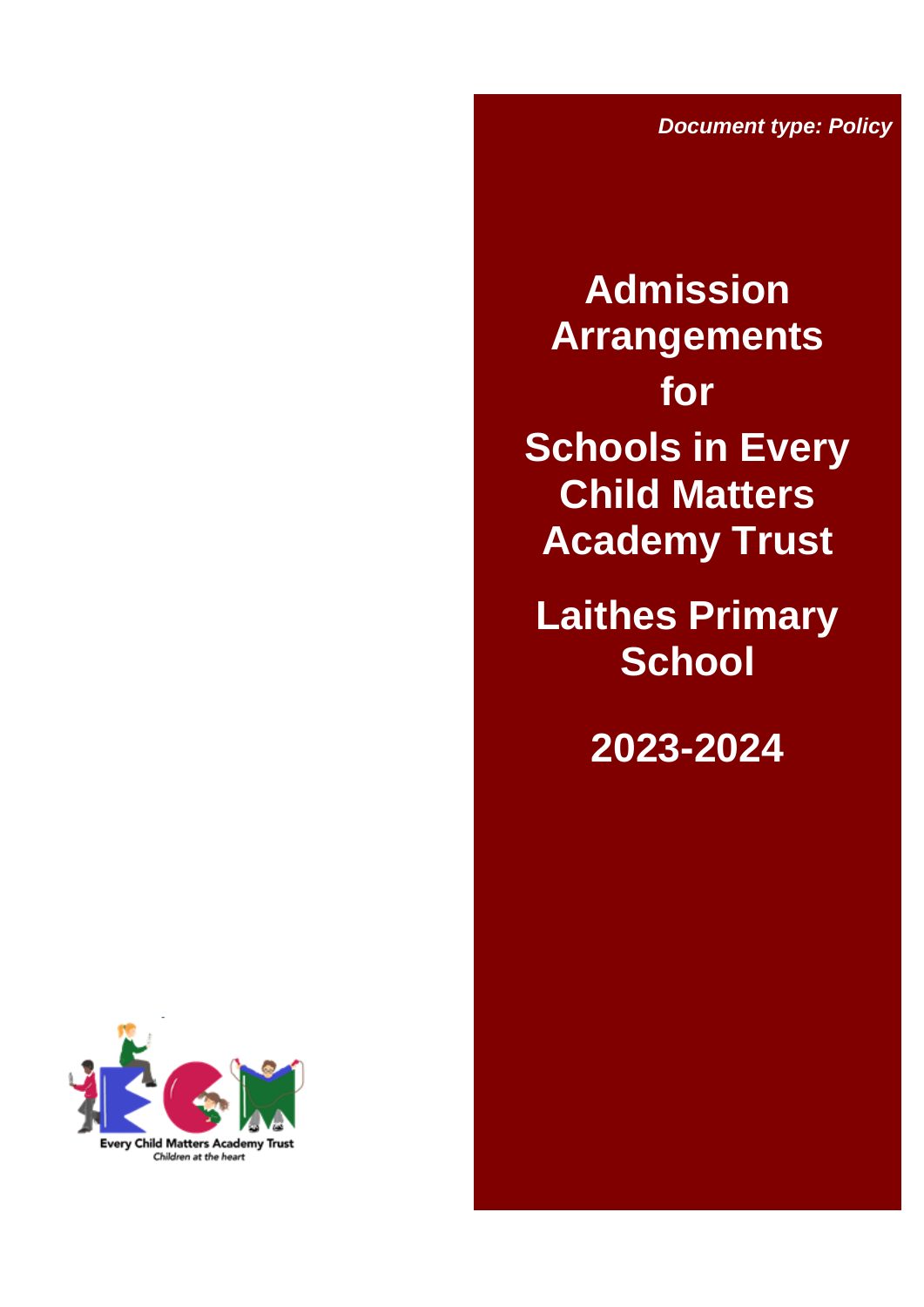# **CONTENTS**

|             | <b>Introduction</b>                                                               | 4  |
|-------------|-----------------------------------------------------------------------------------|----|
| A           | Date of Admission to Primary and Secondary<br>schools                             | 5  |
| B           | <b>Deferred Entry to Primary Schools</b>                                          | 5  |
| $\mathbf C$ | <b>Summer Born Children</b>                                                       | 6  |
| D           | <b>Admission of Children Outside their Normal Age</b><br><b>Group</b>             | 6  |
| Е           | <b>Children of UK Service Personnel</b>                                           | 6  |
| F           | <b>Oversubscription Criteria</b>                                                  | 7  |
| G           | <b>Expressing a Preference for Admission to the</b><br><b>Relevant Year Group</b> | 8  |
| Н           | <b>Late Applications</b>                                                          | 8  |
| I           | <b>Waiting Lists</b>                                                              | 9  |
| J           | <b>False Information</b>                                                          | 9  |
| K.          | <b>Appeals against the Decision Not to</b><br><b>Offer a Place</b>                | 10 |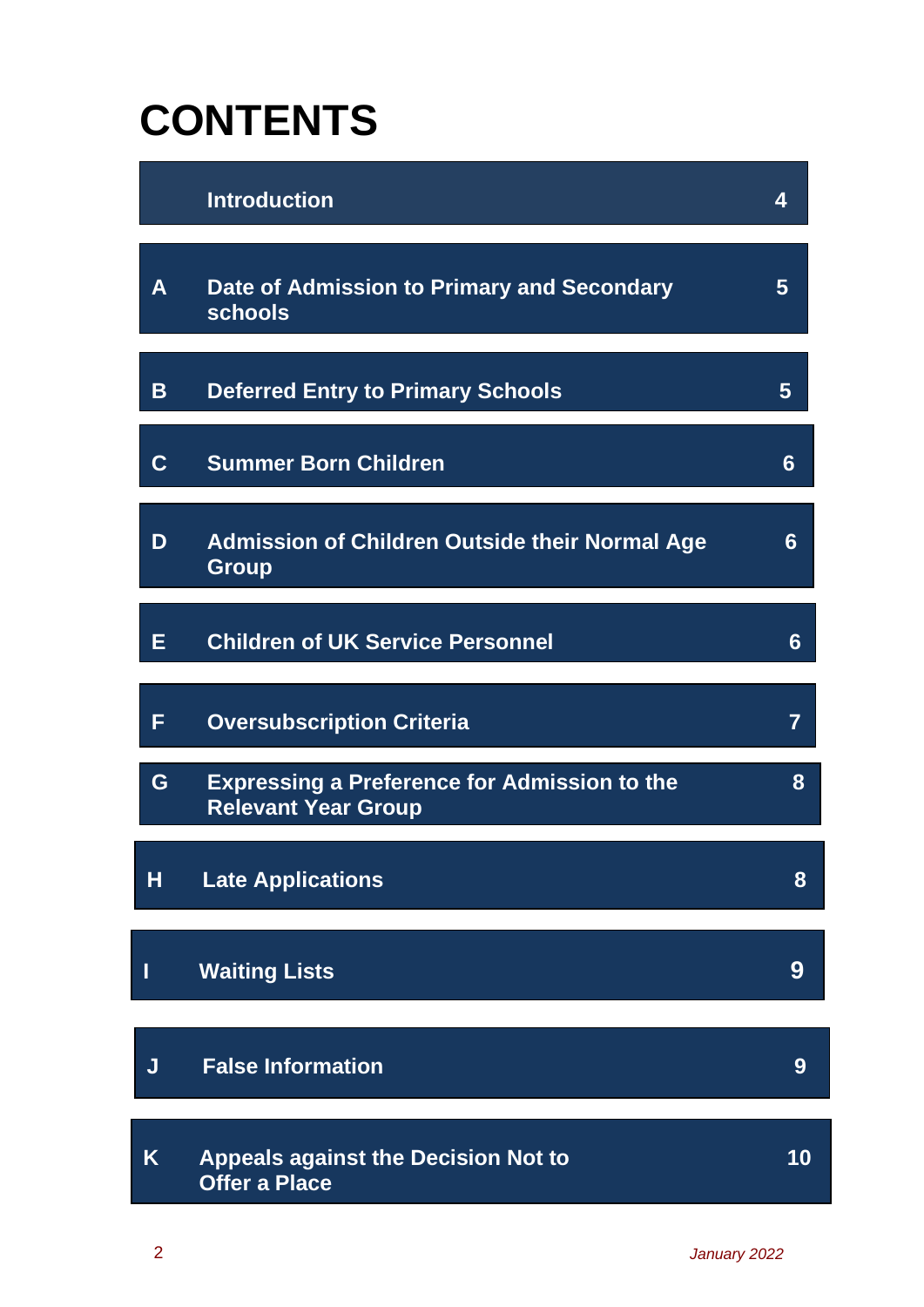|                                         | <b>Applications for Admission to Schools Outside of</b><br>the Normal Admissions Round | 10 |
|-----------------------------------------|----------------------------------------------------------------------------------------|----|
|                                         |                                                                                        |    |
| M                                       | <b>Twice Excluded Pupils</b>                                                           |    |
|                                         |                                                                                        |    |
| N                                       | <b>Distance Criterion: Tie Break</b>                                                   |    |
|                                         |                                                                                        |    |
| <b>Annex 1 - Admission Number</b>       |                                                                                        |    |
|                                         |                                                                                        |    |
| Annex 2 – Timetable for Primary Schools |                                                                                        |    |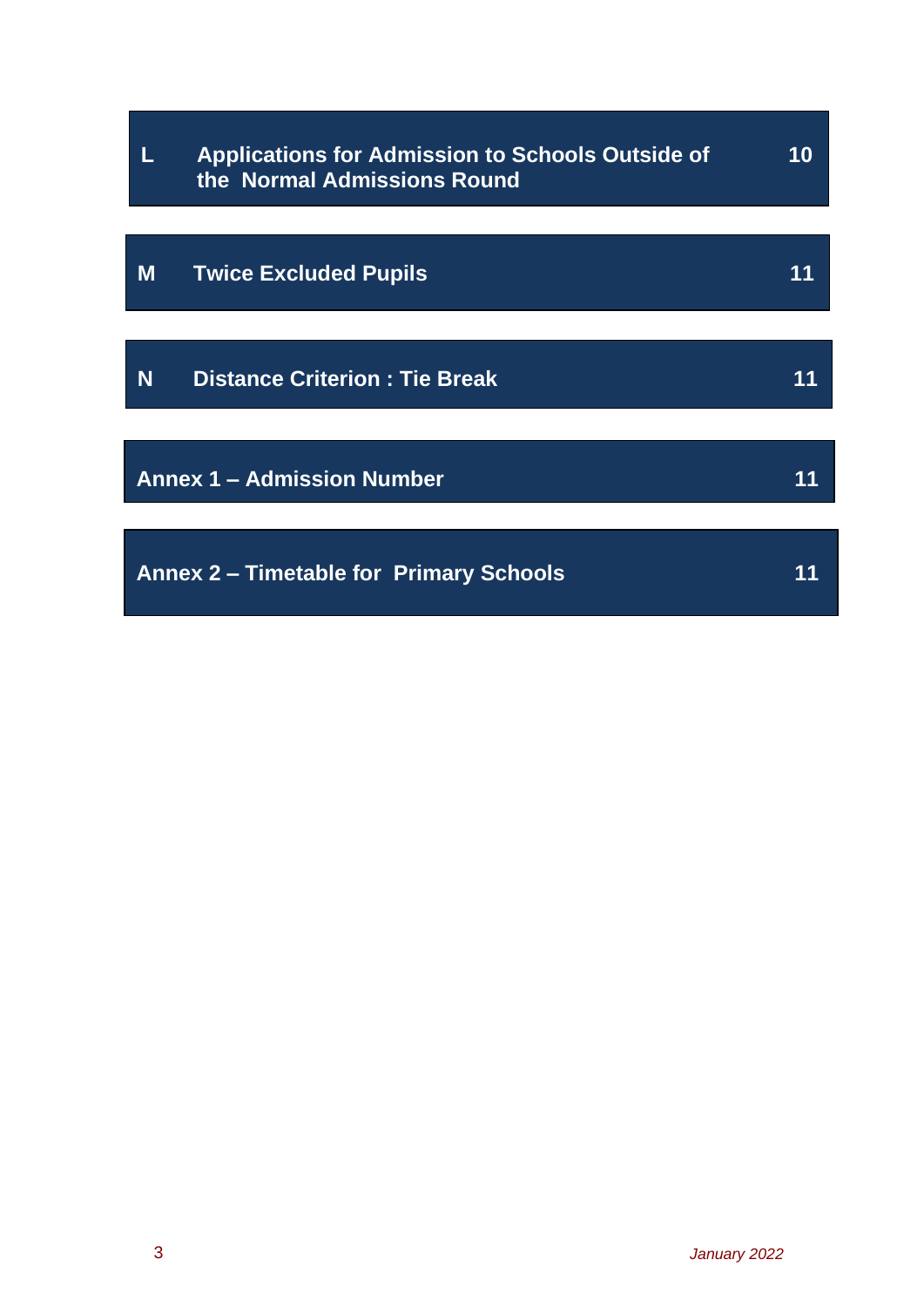# **Introduction**

Every Child Matters Academy Trust is the admissions authority and delegates this power to the Governing Body of Laithes Primary School to act within the parameters of this policy.

Admission to this schools is into the relevant Year Group which is Reception Year group.

Schools are required to admit children up to their admission number in the relevant Year Group.

Attendance at a nursery unit attached to a primary school does not guarantee a place at that school.

The school does not operate a defined community (catchment area).

The time table for the normal admissions round is given at Annex 2.

Definition of the normal admission round is the process by which:

a) an application for the admission of a child to a relevant age group at a school is submitted in accordance with the requirements of the scheme:

b) that application is considered by the relevant admission authority for the school in determining, in accordance with the school's admission arrangements, the order of priority in which the application is ranked; and

c) a determination relating to that application is communicated to the parent on the offer day.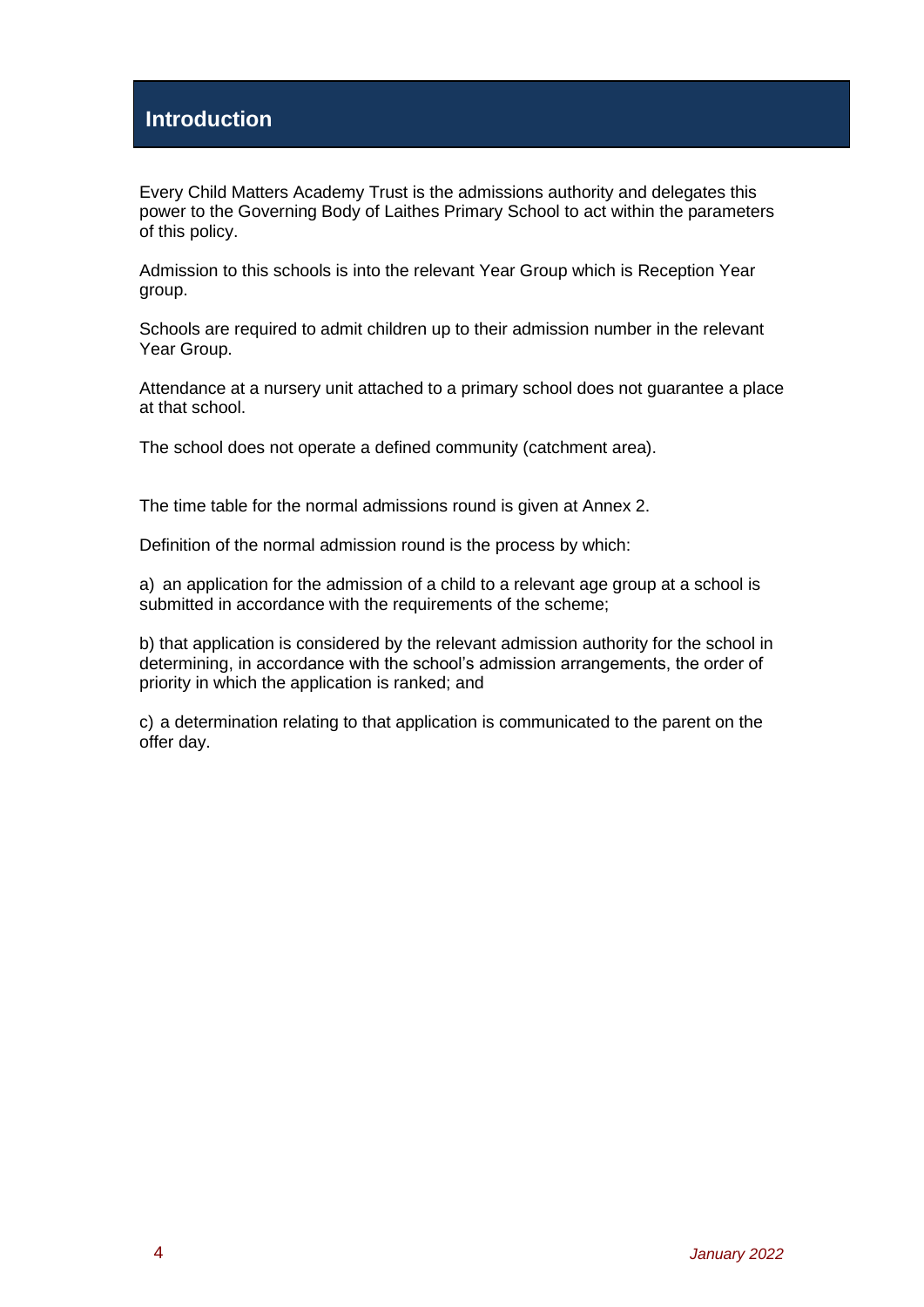# **A Date of Admission to Primary Schools**

Although the law does not require children to be admitted to school until the beginning of the term following their fifth birthday, (compulsory school age), the School Admissions Code makes provision for all children to be admitted to school in the September following their 4th birthday.

Parents will be able to access this entitlement through one of the following options.

Option 1 Full-time in the Reception Year from 1 September following the child's 4th birthday. Option 2 Part-time in the Reception Year from 1 September following the child's fourth birthday. Option 3 Part-time in an early years setting.

## **B Deferred Entry to Primary Schools**

- 1 Where a place is offered at a school, a parent who accepts that school place can defer entry to that school until the term after the child's fifth birthday.
- 2 There may be Spring and Summer Term admissions as a result of parents who have deferred their child's entry.
- 3 The deferred place at that school will be held for that child and will not be available to be offered to another child.
- 4 The deferred place must be taken up during the same school year for which the offer of the place was made and accepted.
- 5 Entry to a school cannot be deferred to:
	- a) the next academic year; or
	- b) beyond the beginning of the term following the child's fifth birthday.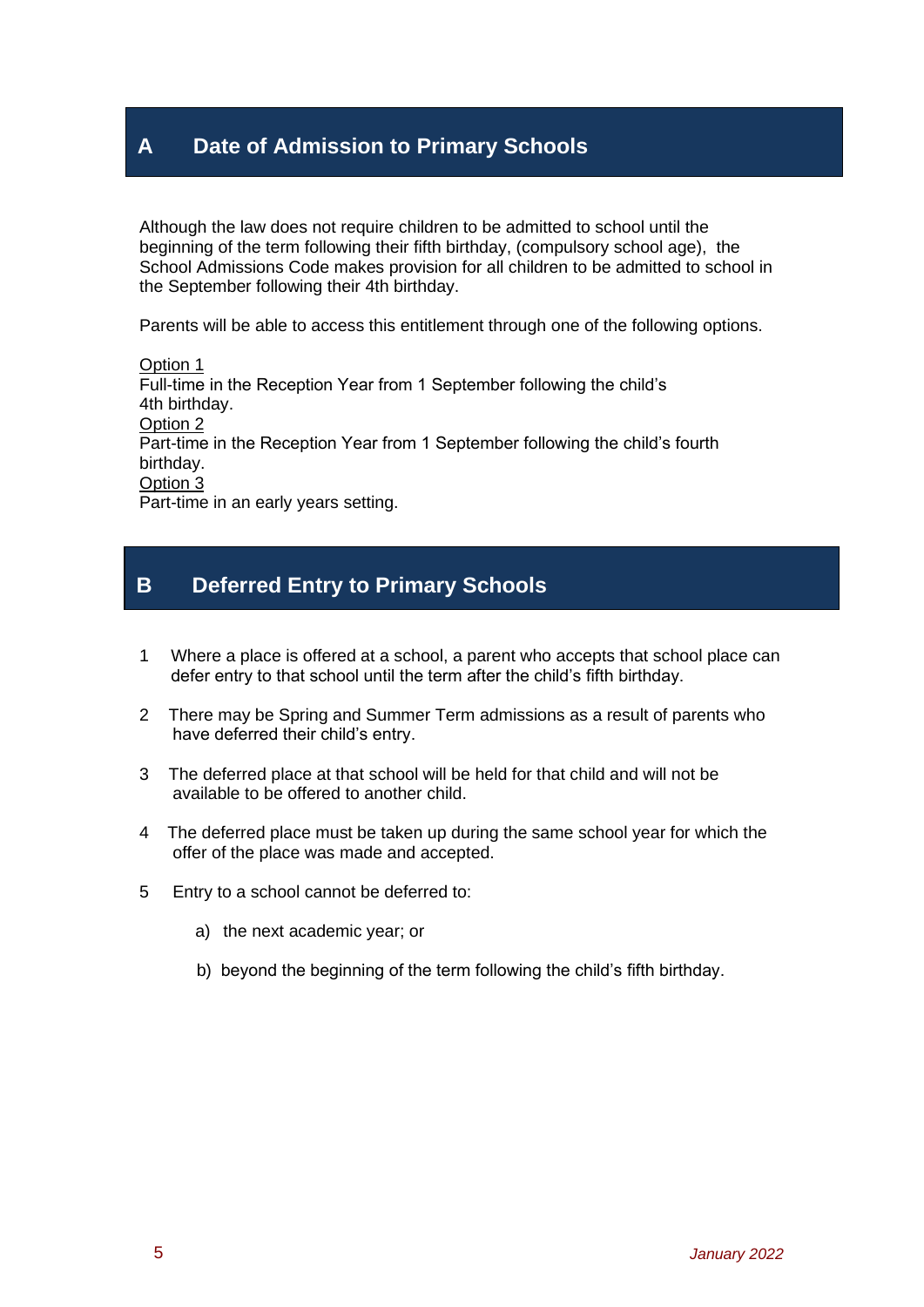## **C Summer Born Children**

- 1 Parents of summer born children, (those born from 1 April to 31 August) can request that their child delays entry to Reception year group for a year.
- 2 The child would then be admitted into Reception Year group in the following year when other children in they age range are beginning Year 1.
- 3 Parents must write to the Governing Body requesting this, and providing any information in support of their request.
- 4 A decision is taken by the Governing Body based on the circumstances of the case and in the best interests of the child.

# **D Admission of Children Outside of Their Normal Age Group**

- 1 Parents of gifted and talented children, summer born children, or those who have experienced problems or missed part of a year, for example due to ill health, can seek places outside their normal age group.
- 2 A determination on the exceptional circumstances will be made by the relevant Governing Body based on the information provided by the parent.
- 3 Where the decision is to refuse admission there is no right of appeal if the child is offered a place in another year group in the school.

#### **E Children of UK Service Personnel**

- 1 For families of service personnel with a confirmed posting to their area, or crown servants returning from overseas the Governing Body must:
	- a) allocate a place in advance of the family arriving in the area provided the application is accompanied by an official letter declaring a relocation date and a Unit postal address or quartering area address when considering the application against oversubscription criteria.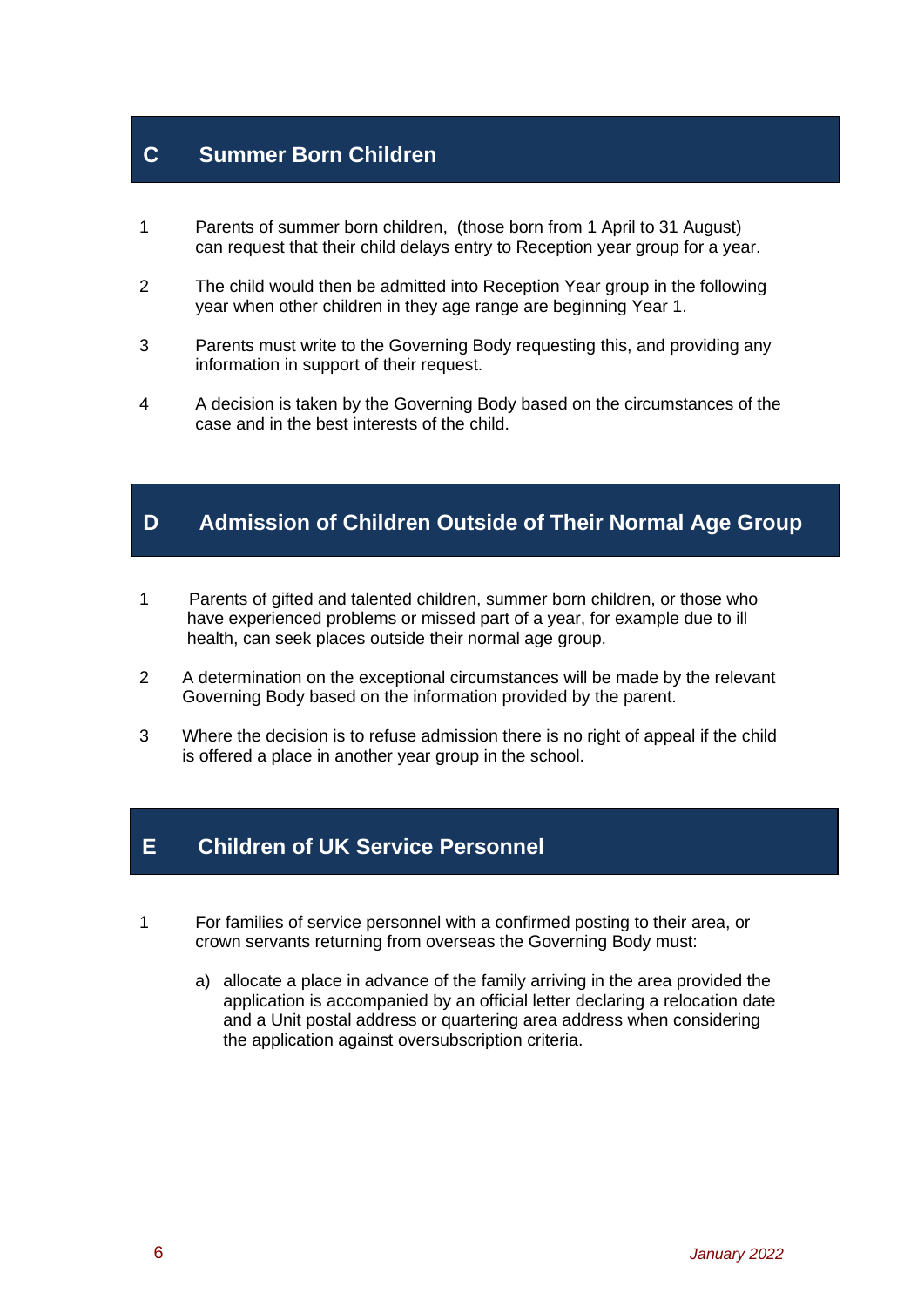## **F Oversubscription Criteria**

1 Where the number of applications for the school received during the normal admissions round exceeds the admission number of the school, or an admission limit set higher than the admission number, then admission will be determined in accordance with the following priority of admission criteria:

 Children who have a Statement of Special Educational Need which names the school are required to be admitted.

 First, Looked After Children (LAC), previously Looked After Children (PLAC) and children who have been in state care outside of England (IPLAC);

 Second, to children with brothers and/or sisters attending the school on the proposed date of admission*;*

 Third, to children living nearest the school; the distance to be measured by a straight line between the centre point of the child's ordinary place of residence and the main entrance to the school building.

2 The child's ordinary place of residence will be deemed to be a residential property at which the person or persons with parental responsibility for the child resides at the closing date for receiving applications for admission to school.

 Where parental responsibility is held by more than one person and those persons reside in separate properties, the child's ordinary place of residence will be deemed to be that property at which the child resides for the greater part of the week including weekends.

 Where responsibility for a child is shared evenly, the person receiving Child Benefit is deemed to be the person responsible for completing application forms, and whose address will be used for admissions purposes.

- 3 For the sibling criterion to be applicable one of the following conditions must exist:
	- a) brother and/or sister to be permanently resident at the same address;
	- b) stepbrother and/or stepsister to be permanently resident at the same address (to include half brothers/sisters).
- 4 A 'looked after child is a child who is (a) in the care of a local authority, or (b) being provided with accommodation by a local authority in the exercise of their social care functions at the time of making an application to the school.

 Previously looked after children are children who were looked after, but ceased to be so because they were adopted (or became subject to a residence order or special guardianship order).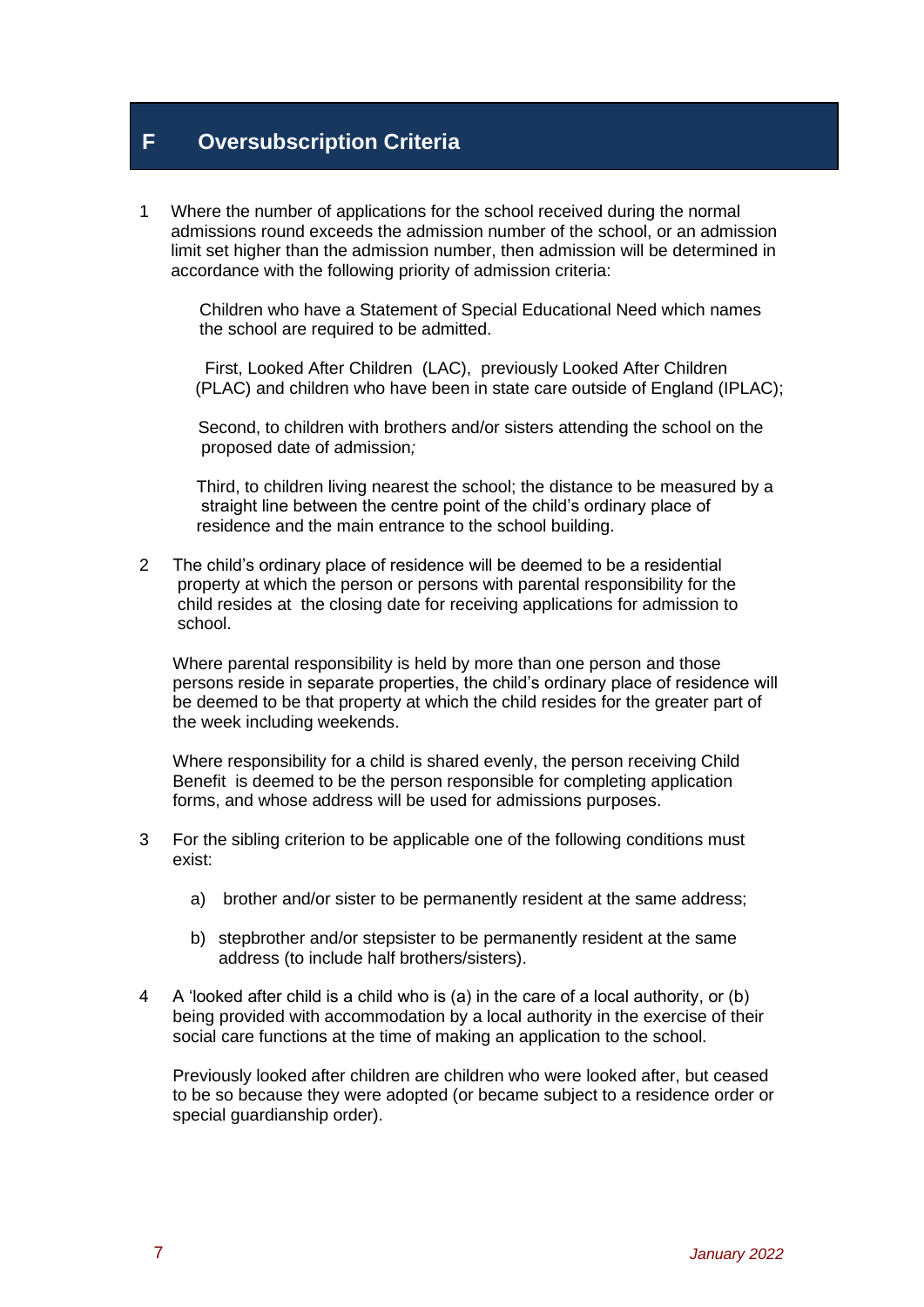## **G Expressing a Preference for Admission to the Relevant Year Group**

- 1 This procedure applies to admission for the Reception Year in a primary school (age range 5-11).
- 2 For admission to the Reception Year Group parents will be invited to express three preferences for those schools at which they wish their child to receive education.
- 3 Applications must submitted by the closing date of 16<sup>th</sup> January 2023.
- 4 The single offer of a place to a parent will be communicated to the parent on the Offer day of 17 April 2023.

#### **H Late Applications**

1 Late applications received after 16 January 2023 by the Governing Body will be considered after the determination of the single offer of a school place for those common application forms received by 16 January.

# **I Waiting Lists**

- 1 A waiting list will be established for the school where the number of applications has exceeded the places available in the relevant year group.
- 2 Names of children will automatically be placed on the waiting list where they have not been offered a place where that school is ranked above that at which a place has been offered to the parent.
- 3 Parents will have the right to request their child's name placed on the waiting list for a school where they have not been offered a place which is ranked lower than that at which they have received a single offer of a school place.
- 4 A vacancy arises in Reception Year only when the number of allocations to a particular school falls below the admission number (or a higher admission limit where one has been set). Any vacancy which arises in Year R following allocation of places will be filled from the waiting list.
- 5 The waiting list will be established on the offer day and be maintained up to the end of the Autumn Term in the admission year.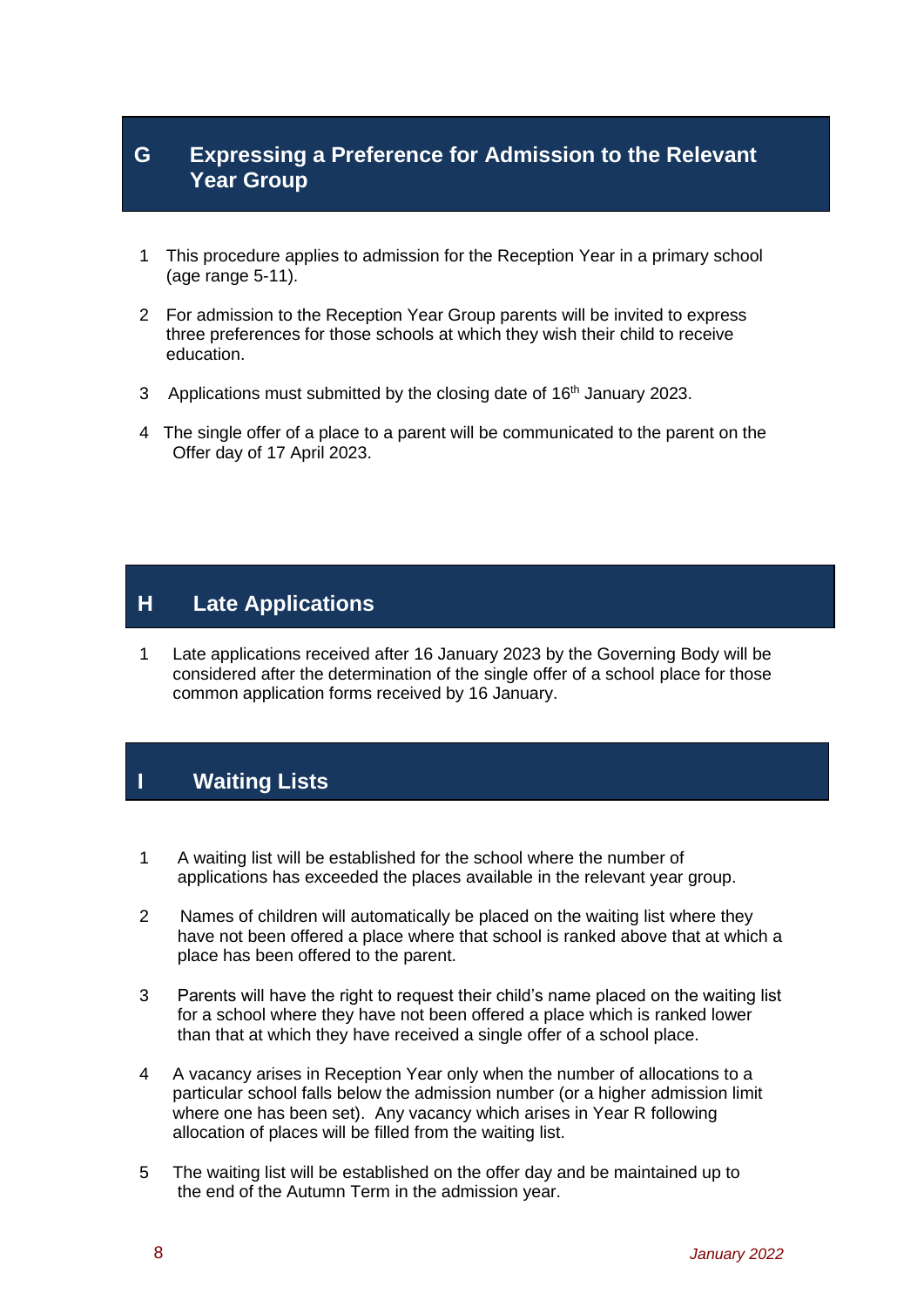- 6 The waiting list is determined according to the Governing Body's priority of admission oversubscription criteria.
- 7 Following the offer day should an application be received for a school where the pupil has a higher priority, as determined by the admissions criteria for a place at the school, they will be placed on the waiting list above those with a lower priority.
- 8 Parents who intend to appeal against the Authority's decision not to offer a place at a preferred school(s) should do so irrespective of having their child's name placed on the waiting list.
- 9 For those parents who proceed to an independent appeal, no consideration is given to a child's position on the waiting list.

## **J False Information**

- 1 Where the Governing Body has made a single offer of a place at a school on the Basis of a fraudulent or intentionally misleading application from a parent, which Has effectively denied a place to a child with a stronger claim to a place at the school, the offer of a place will be withdrawn.
- 2 Where a child starts attending the school on the basis of fraudulent or intentionally misleading information the place may be withdrawn depending on the length of time that the child has been at the school. Where a place or an offer has been withdrawn the application will be re-considered and an independent appeal offered where the child is not re-admitted to the school.
- 3 Where it is established that the place was obtained on the basis of fraudulent or intentionally misleading application and the child continues to attend the school, the sibling criterion will cease to apply in the event of the parent making an application to the same school on behalf of a younger child in the family.

## **K Appeals Against the Governing Body's Decision Not to Offer A School Place**

- 1 Any parent whose child is not offered a school place for which they have expressed a preference has the right to an independent appeal.
- 2 The right of an independent appeal applies to all preferences expressed.
- 3 Parents who intend to make an appeal must submit a Notice of Appeal to the Local Authority within 20 school days of receiving the offer letter.
- 4 Normally appeal hearings will be held within 40 school days of the closing date for receiving the notice of appeal.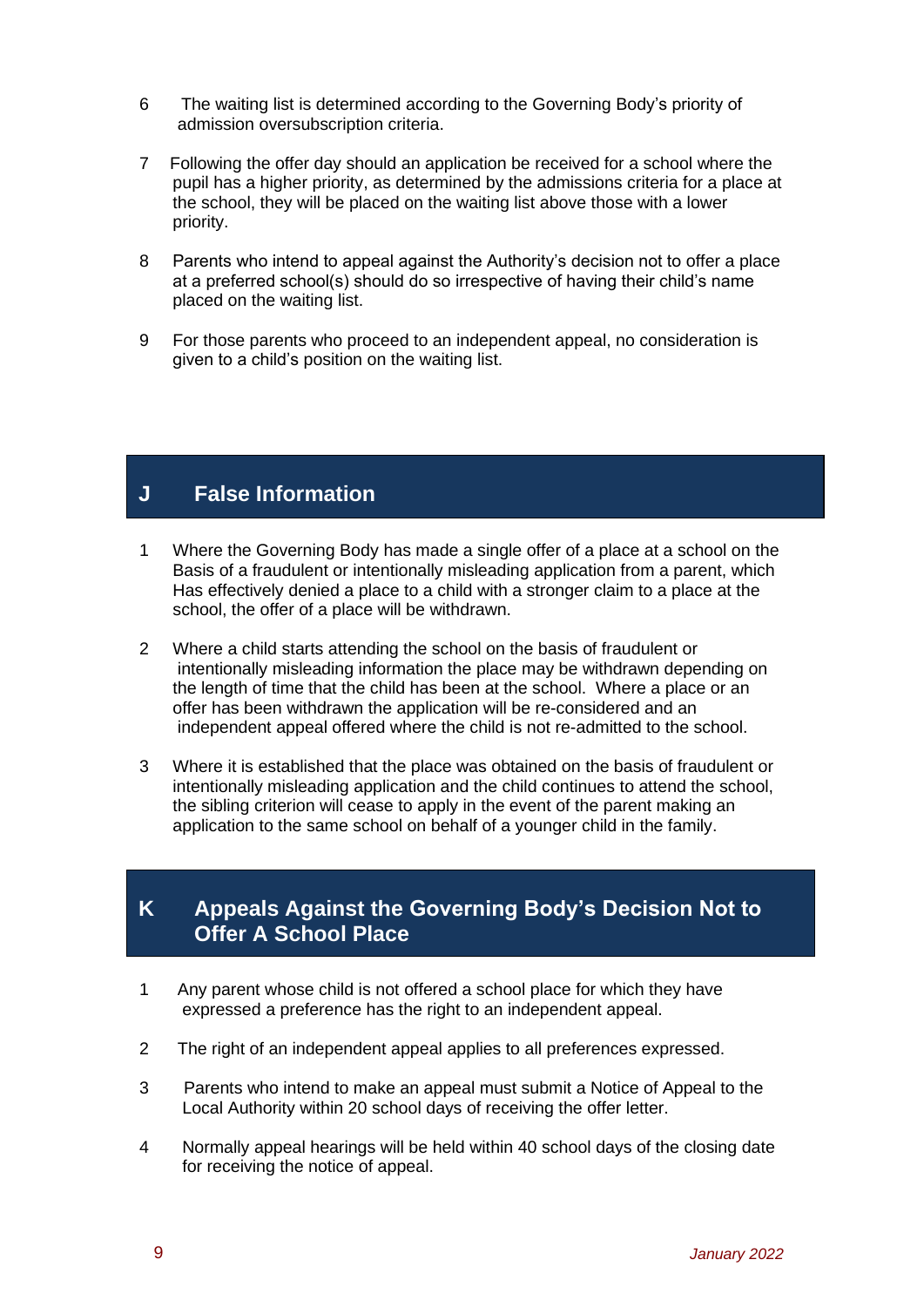5 For twice excluded pupils see section M.

#### **L Applications for Admission to Schools Outside the Normal Admissions Round**

- 1 Where applications are received for admission to school following the offer day they will be dealt with as follows:
	- a) admission where the year group is below the admission number (or higher admission limit where one has been set).

The parent will be offered a place

- b) admission where the year group is above the admission number (or higher admission limit where one has been set).
	- (i) where the Governing Body determines that there would not be prejudice to the provision of efficient education or the efficient use of resources by the admission the parent will be offered a place.
	- (ii) where the Governing Body determines that there would be prejudice to the provision of efficient education or the efficient use of resources by the admission the parent will not be offered a place.

 The prejudice referred to under b(ii) may arise by reason of measures required to be taken in order to ensure compliance with the duty imposed on the Local Authority to comply with the statutory limit on infant class sizes.

2 Where a parent is not offered a place at a school outside of the normal admission round they have the right to an independent appeal.

#### **M Twice Excluded Pupils**

- 1 Where a child has been permanently excluded from two or more schools parents can express a preference for a school place, but the requirement to comply by the Governing Body does not apply.
- 2 Where the Governing Body does not comply with a parent's preference, the parent does not have the right of an independent appeal.
- 3 Where a child has been permanently excluded from two or more schools this provision applies to them during the period of two years beginning with the date on which the latest of those exclusions took effect.